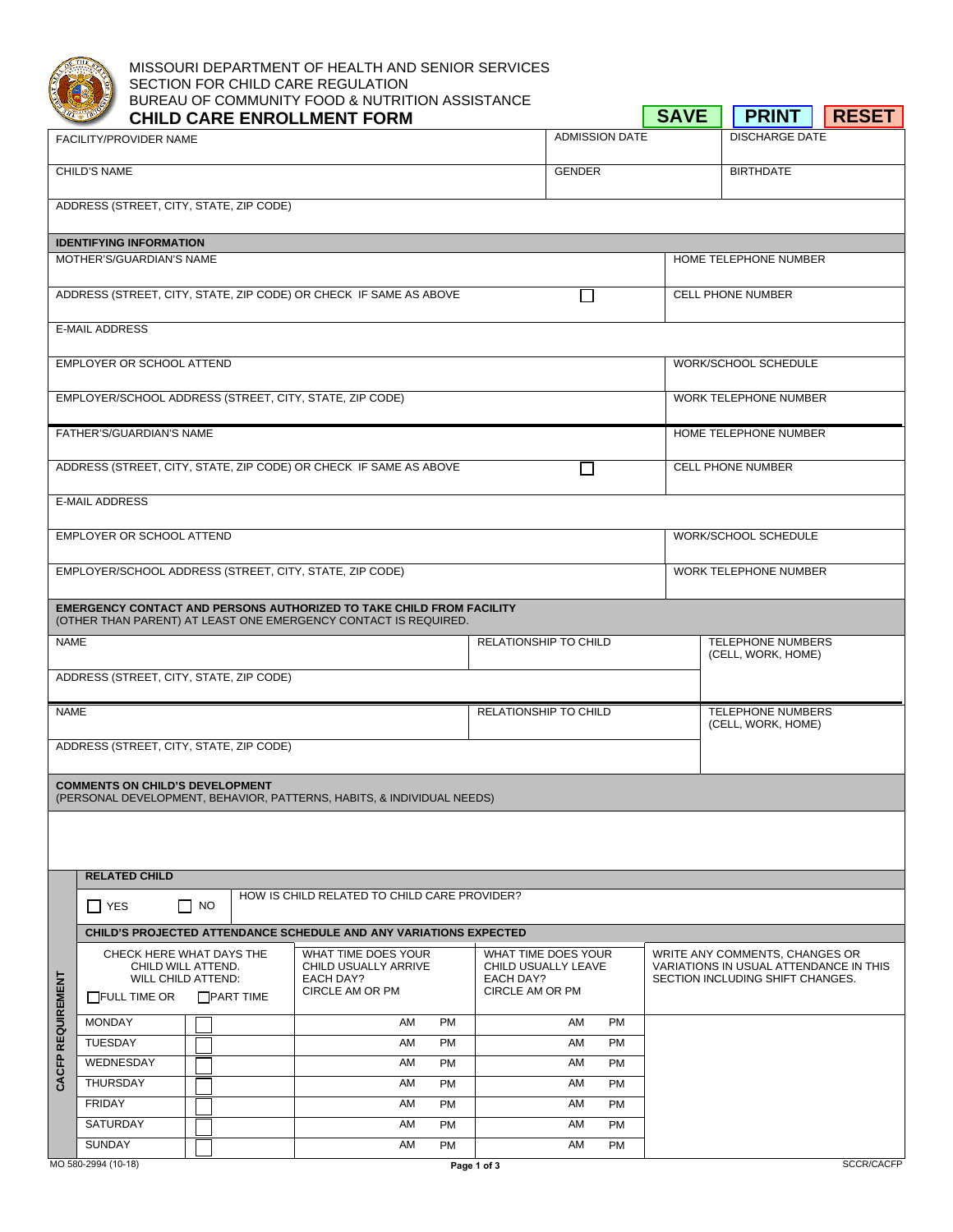|                                                                                                                                                                                               | CHECK THE MEALS YOUR CHILD IS USUALLY GIVEN AT THIS FACILITY                                                                                                                                                                     |                                                       |                           |                          |                            |                         |                          |  |  |  |  |
|-----------------------------------------------------------------------------------------------------------------------------------------------------------------------------------------------|----------------------------------------------------------------------------------------------------------------------------------------------------------------------------------------------------------------------------------|-------------------------------------------------------|---------------------------|--------------------------|----------------------------|-------------------------|--------------------------|--|--|--|--|
|                                                                                                                                                                                               | <b>NBREAKFAST</b><br>MORNING SNACK                                                                                                                                                                                               | □SUPPER                                               | <b>FIEVENING SNACK</b>    | NONE                     |                            |                         |                          |  |  |  |  |
|                                                                                                                                                                                               | CHECK THE HOLIDAYS YOUR CHILD IS IN CARE AT THIS FACILITY                                                                                                                                                                        |                                                       |                           |                          |                            |                         |                          |  |  |  |  |
| <b>CACFP REQUIREMENT</b>                                                                                                                                                                      | NEW YEARS'S DAY (JANUARY)                                                                                                                                                                                                        | $\Box$ MARTIN LUTHER KING JR.'S<br>BIRTHDAY (JANUARY) |                           |                          | PRESIDENT'S DAY (FEBRUARY) |                         | EASTER (MARCH/APRIL)     |  |  |  |  |
|                                                                                                                                                                                               | MEMORIAL DAY (MAY)                                                                                                                                                                                                               | INDEPENDENCE DAY (JULY)                               |                           | LABOR DAY (SEPTEMBER)    |                            |                         | COLUMBUS DAY (OCTOBER)   |  |  |  |  |
|                                                                                                                                                                                               | VETERANS DAY (NOVEMBER)                                                                                                                                                                                                          | ELECTION DAY (NOVEMBER)                               |                           |                          | THANKSGIVING (NOVEMBER)    |                         | CHRISTMAS DAY (DECEMBER) |  |  |  |  |
| <b>AUTHORIZATION FOR EMERGENCY MEDICAL CARE</b>                                                                                                                                               |                                                                                                                                                                                                                                  |                                                       |                           |                          |                            |                         |                          |  |  |  |  |
| I UNDERSTAND THAT I WILL BE NOTIFIED AT ONCE IN CASE OF AN EMERGENCY WITH MY CHILD, AND I WILL MAKE ARRANGEMENTS FOR MEDICAL CARE<br>OF MY CHILD WITH THE PHYSICIAN OR HOSPITAL OF MY CHOICE. |                                                                                                                                                                                                                                  |                                                       |                           |                          |                            |                         |                          |  |  |  |  |
|                                                                                                                                                                                               | IF I CANNOT BE REACHED TO MAKE NECESSARY ARRANGEMENTS, OR IN A CRITICAL EMERGENCY REQUIRING MEDICAL CARE. I AUTHORIZE                                                                                                            |                                                       |                           |                          |                            |                         |                          |  |  |  |  |
|                                                                                                                                                                                               |                                                                                                                                                                                                                                  |                                                       |                           |                          |                            |                         |                          |  |  |  |  |
|                                                                                                                                                                                               |                                                                                                                                                                                                                                  |                                                       |                           |                          |                            |                         |                          |  |  |  |  |
|                                                                                                                                                                                               | TO CONTACT THE FOLLOWING:                                                                                                                                                                                                        | DAY CARE PROVIDER OR HOME PROVIDER                    |                           |                          |                            |                         |                          |  |  |  |  |
|                                                                                                                                                                                               |                                                                                                                                                                                                                                  |                                                       | PHYSICIAN OR CLINIC       |                          |                            |                         |                          |  |  |  |  |
| <b>NAME</b>                                                                                                                                                                                   |                                                                                                                                                                                                                                  |                                                       |                           |                          |                            | <b>TELEPHONE NUMBER</b> |                          |  |  |  |  |
|                                                                                                                                                                                               |                                                                                                                                                                                                                                  |                                                       | <b>PREFERRED HOSPITAL</b> |                          |                            |                         |                          |  |  |  |  |
| <b>NAME</b>                                                                                                                                                                                   |                                                                                                                                                                                                                                  |                                                       |                           |                          |                            | <b>TELEPHONE NUMBER</b> |                          |  |  |  |  |
|                                                                                                                                                                                               |                                                                                                                                                                                                                                  |                                                       |                           |                          |                            |                         |                          |  |  |  |  |
|                                                                                                                                                                                               | <b>ACKNOWLEDGEMENTS</b>                                                                                                                                                                                                          |                                                       |                           |                          |                            |                         |                          |  |  |  |  |
| Α                                                                                                                                                                                             | I HAVE RECEIVED A COPY OF THIS FACILITY'S POLICIES PERTAINING TO THE ADMISSION, CARE<br>AND DISCHARGE OF CHILDREN.                                                                                                               |                                                       | PARENT/GUARDIAN INITIALS  |                          |                            |                         |                          |  |  |  |  |
| B                                                                                                                                                                                             | I HAVE BEEN INFORMED THAT A COPY OF THE LICENSING RULES FOR CHILD CARE HOMES OR THE<br>LICENSING RULES FOR GROUP CHILD CARE HOMES AND CENTERS IS AVAILABLE AT THIS FACILITY FOR<br>REVIEW.                                       |                                                       |                           | PARENT/GUARDIAN INITIALS |                            |                         |                          |  |  |  |  |
| C                                                                                                                                                                                             | THE PROVIDER AND I HAVE AGREED ON A PLAN FOR CONTINUING COMMUNICATION REGARDING<br>MY CHILD'S DEVELOPMENT, BEHAVIOR, AND INDIVIDUAL NEEDS.                                                                                       |                                                       | PARENT/GUARDIAN INITIALS  |                          |                            |                         |                          |  |  |  |  |
| D                                                                                                                                                                                             | WHEN MY CHILD IS ILL, I UNDERSTAND AND AGREE THAT S/HE MAY NOT BE ACCEPTED FOR<br>CARE OR REMAIN IN CARE.                                                                                                                        |                                                       | PARENT/GUARDIAN INITIALS  |                          |                            |                         |                          |  |  |  |  |
| Е                                                                                                                                                                                             | I UNDERSTAND THAT, BEFORE THE FIRST DAY OF ATTENDANCE BY MY CHILD, I WILL PROVIDE PROOF<br>OF COMPLETED AGE-APPROPRIATE IMMUNIZATIONS OR EXEMPTION FROM IMMUNIZATIONS.                                                           |                                                       | PARENT/GUARDIAN INITIALS  |                          |                            |                         |                          |  |  |  |  |
| F                                                                                                                                                                                             | ı ∟bo<br>DO NOT GIVE PERMISSION FOR FIELD TRIPS/EXCURSIONS.                                                                                                                                                                      | PARENT/GUARDIAN INITIALS                              |                           |                          |                            |                         |                          |  |  |  |  |
|                                                                                                                                                                                               | I UNDERSTAND I WILL BE NOTIFIED IN ADVANCE WHEN THEY ARE PLANNED.                                                                                                                                                                |                                                       |                           |                          |                            |                         |                          |  |  |  |  |
| G                                                                                                                                                                                             | $\Box$ DO<br>DO NOT GIVE PERMISSION FOR THE FACILITY TO TRANSPORT MY CHILD.                                                                                                                                                      |                                                       | PARENT/GUARDIAN INITIALS  |                          |                            |                         |                          |  |  |  |  |
| н                                                                                                                                                                                             | I HAVE BEEN INFORMED AND HAVE RECEIVED A COPY OF THE FACILITY'S SAFE SLEEP POLICY WHEN<br>ENROLLING A CHILD LESS THAN ONE (1) YEAR OF AGE.                                                                                       |                                                       | PARENT/GUARDIAN INITIALS  |                          |                            |                         |                          |  |  |  |  |
| ı                                                                                                                                                                                             | I HAVE BEEN NOTIFIED THAT I MAY REQUEST NOTICE AT INITIAL ENROLLMENT OR ANY TIME THERE<br>AFTER WHETHER THERE ARE CHILDREN CURRENTLY ENROLLED IN OR ATTENDING THE FACILITY FOR<br>WHOM AN IMMUNIZATION EXEMPTION HAS BEEN FILED. |                                                       | PARENT/GUARDIAN INITIALS  |                          |                            |                         |                          |  |  |  |  |
|                                                                                                                                                                                               | PARENT'S/GUARDIAN'S SIGNATURE ▶                                                                                                                                                                                                  |                                                       | <b>DATE</b>               |                          |                            |                         |                          |  |  |  |  |
|                                                                                                                                                                                               | FIRST ANNUAL UPDATE                                                                                                                                                                                                              | PARENT/GUARDIAN SIGNATURE                             |                           |                          |                            | <b>DATE</b>             |                          |  |  |  |  |
| <b>CACFP<br/>REQUIREMENT</b>                                                                                                                                                                  | SECOND ANNUAL UPDATE                                                                                                                                                                                                             | PARENT/GUARDIAN SIGNATURE                             |                           |                          |                            | DATE                    |                          |  |  |  |  |
|                                                                                                                                                                                               | THIRD ANNUAL UPDATE                                                                                                                                                                                                              | PARENT/GUARDIAN SIGNATURE                             |                           |                          | <b>DATE</b>                |                         |                          |  |  |  |  |
|                                                                                                                                                                                               | MO 580-2994 (10-18)                                                                                                                                                                                                              |                                                       | Page 2 of 3               |                          |                            |                         | SCCR/CACFP               |  |  |  |  |